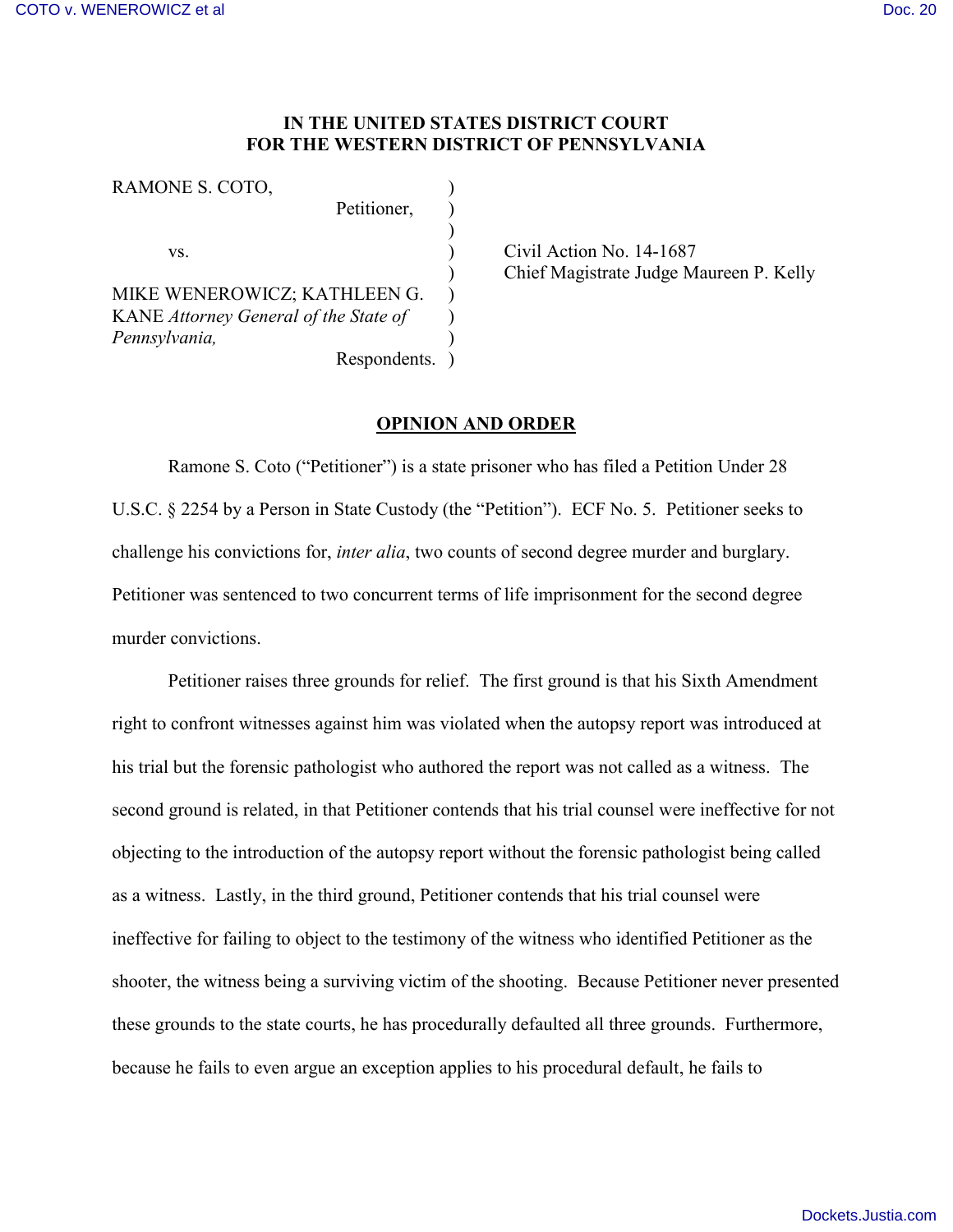overcome the procedural default of these grounds, and the Petition will be dismissed and a

Certificate of Appealability will be denied.

# **I. FACTUAL BACKGROUND**

The Pennsylvania Superior Court previously summarized the relevant facts of this matter

as follows:

In February, 2005, Kevilin Middleton hosted a birthday party at his residence at which he arranged an exotic dancing performance. When the exoctic [sic] dancers arrived, a dispute arose over the dancers' appearance and Middleton ultimately refused to pay the dancers. After the distraught dancers made a frantic phone call, four armed men, including Coto, arrived at the residence, and commenced shooting. Middleton sustained multiple gunshot wounds and two others were killed. Middleton later identified Coto as the individual who shot him.

Coto was arrested and charged with two counts of murder in the second degree, criminal attempt, criminal conspiracy, aggravated assault, and burglary. Coto claimed in a statement made to police that he never entered the party, but was intoxicated and had passed out in the back of a van while waiting to go home when the shooting occurred. Following a non-jury trial, at which Coto was tried jointly with his co-defendants, Coto was convicted of two counts of second degree murder and one count of burglary. On April 18, 2008, the trial court sentenced Coto to two concurrent terms of life imprisonment for the murder charges, and a consecutive three to six year term of imprisonment for burglary. On appeal, this Court affirmed Coto's judgment of sentence and the Pennsylvania Supreme Court denied allocatur. *Commonwealth v. Coto,* 998 A.2d 1009 (Pa. Super. 2010) (table), *appeal denied,* 610 Pa. 591, 20 A.3d 483 (2011).

Commonwealth v. Coto, No. 24 WDA 2013, 2014 WL 10986805, at \*1 (Pa. Super. Ct. Feb. 28,

2014) (footnotes omitted).

# **II. PROCEDURAL HISTORY**

Proceeding pro se, Petitioner filed the Petition, ECF No. 5, and a Memorandum of Law

in Support. ECF No. 6. In that Memorandum of Law, Petitioner raised three issues:

[Ground One] The petitioner['s] Sixth Amendment Rights to confront and cross- examine the forensic pathologist, Dr. Shaun Lasham [sic] were completely violated by the commonwealth's failure to produce his live in court testimony. Where a constitutional violation is the circumstances [sic] of the particular case,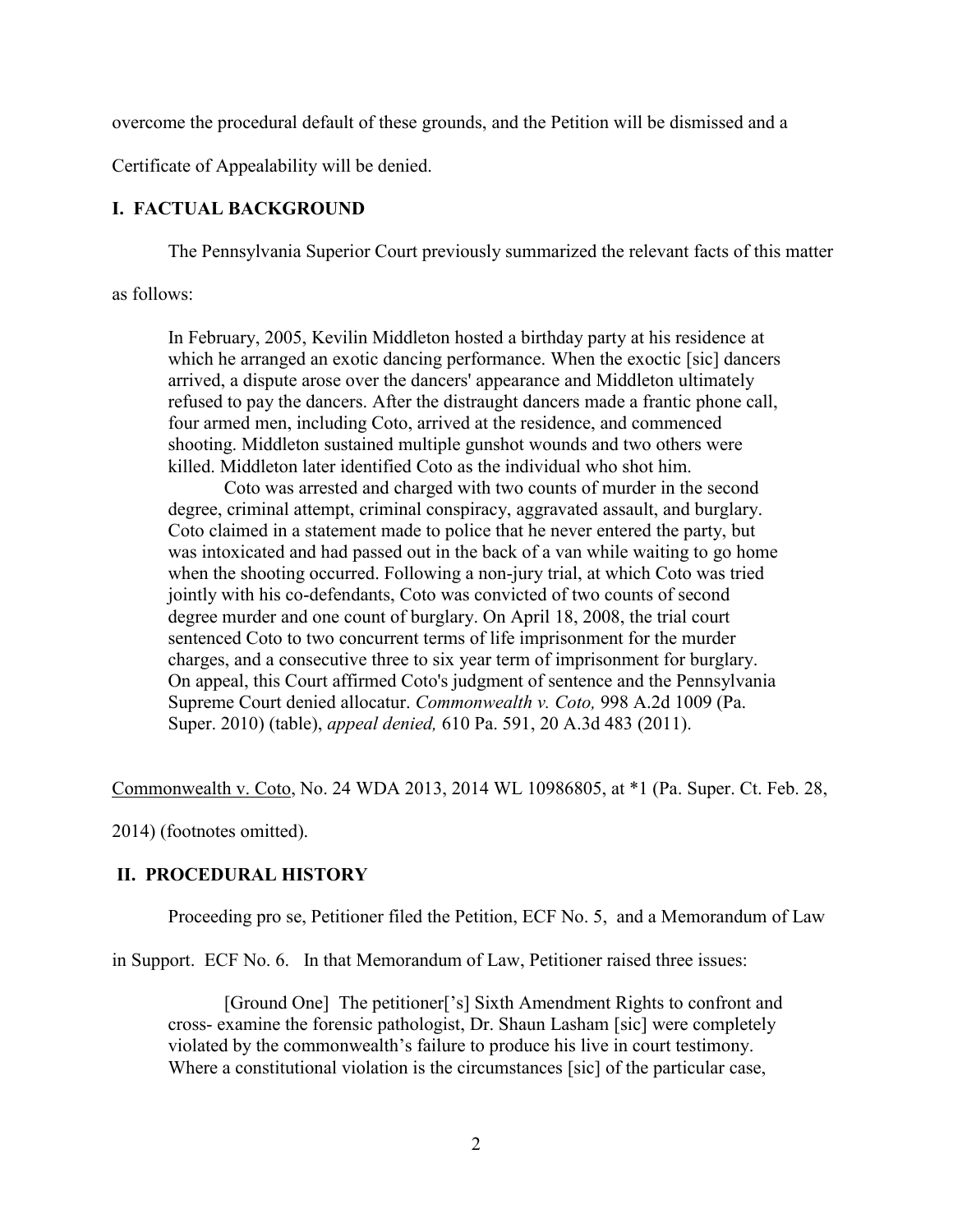so undermined the truth-determining process that no adjudication of guilt or innocence could have taken place.

### Id. at 1.

[Ground 2] Trial counsel Richard J. Narvin Esquire and Frank Walker, Esquire Both Rendered ineffective assistance for Their failure to challenge and/or object To the commonwealth introduction of Dr. Shaun Ladham autopsy report and Autopsy protocol without requiring that Said testimony be given so as to afford Petitioner with an [sic] real opportunity to Challenge this evidence by way of Cross-examination.

#### Id. at 4.

[Ground 3] Trial counsel Richard J. Narvin Esquire and Frank Walker, Esquire Both Rendered ineffective assistance for Failure to Challenge and Objection to the[e] In Court Identification of the Only Commonwealth witness who Described Mr. Petitioner as an active participant and place him inside of the House at the time of The incident.

Id. at 7 (capitalization sic throughout).

Respondents filed an Answer, correctly pointing out that Petitioner had procedurally

defaulted all of his claims and that he did not overcome the procedural default by showing cause

and prejudice. ECF No. 19. Respondents also caused the original state court record to be

transmitted to the Clerk of Courts. Petitioner did not file a traverse and apparently does not

contest that he procedurally defaulted his three grounds for relief by failing to raise them in the

state courts.

All parties have consented to have the United States Magistrate Judge exercise plenary

jurisdiction. ECF Nos. 9 and 13.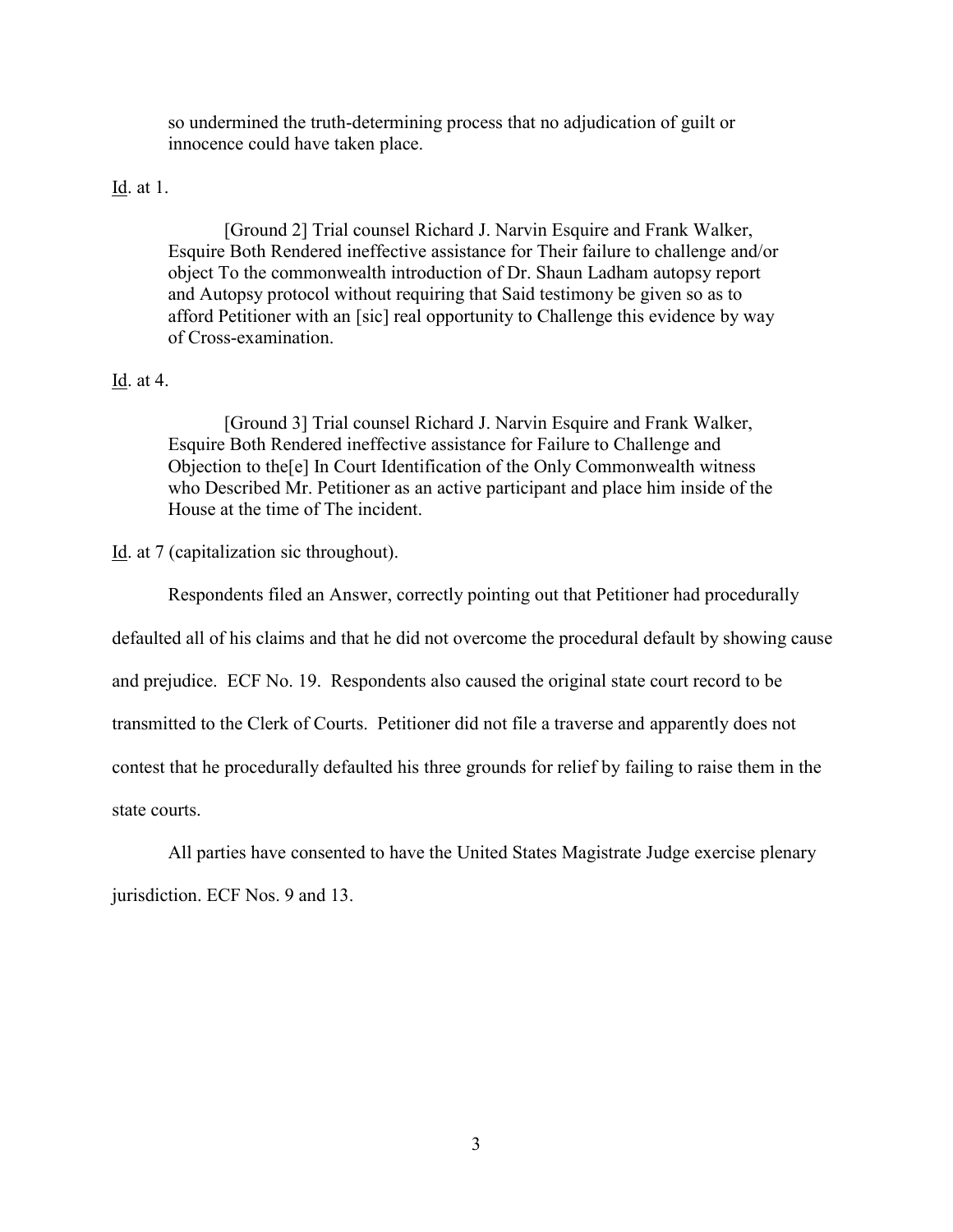### **III. DISCUSSION**

 $\overline{a}$ 

# **A. Petitioner Procedurally Defaulted all of his Grounds for Relief.**

Respondents correctly point out that Petitioner never raised Grounds 1, 2 and 3, in the state courts.<sup>1</sup> Consequently, we find that Petitioner has procedurally defaulted all of his claims raised in this Court as grounds for relief in these federal habeas proceedings.

The doctrine of procedural default provides that if a federal habeas petitioner has either failed to present a federal claim in the state courts or failed to comply with a state procedural rule and such failure to present or to comply would provide a basis for the state courts to decline to

2. Whether the evidence presented at trial was sufficient to prove appellant guilty, beyond a reasonable doubt, of second degree murder as a princip[al], accomplice, or a conspirator?

3. Whether the verdict was against the weight of the evidence?

See ECF No. 19-3 at 2.

In the PCRA Appeal to the Superior Court, Petitioner only raised the following two issues in his brief:

I. Did the PCRA court err or abuse its discretion when it dismissed Appellant's PCRA Petition wherein Appellant alleged the ineffective assistance of trial counsel for failing to locate, interview and investigate witness William Brown, driver of the van used for transportation to Penn Hills on the night of the shooting at issue herein?

II. Is Defendant's sentence is [sic] illegal based on Defendant being sentenced to a period of life for Second Degree Murder and a consecutive period of incarceration at the Burglary count which should have merged for sentencing?

ECF No. 19-4 at 49.

<sup>1</sup> See, e.g., Petitioner's Brief on direct appeal where he raised only the following three issues:

<sup>1.</sup> Whether the three year delay between the filing of the criminal complaint and a guilty verdict violated appellant's right to a speedy trial guaranteed by the Sixth and Fourteenth Amendments to the United States Constitution, as well as Article I, Section 9 of the Pennsylvania Constitution?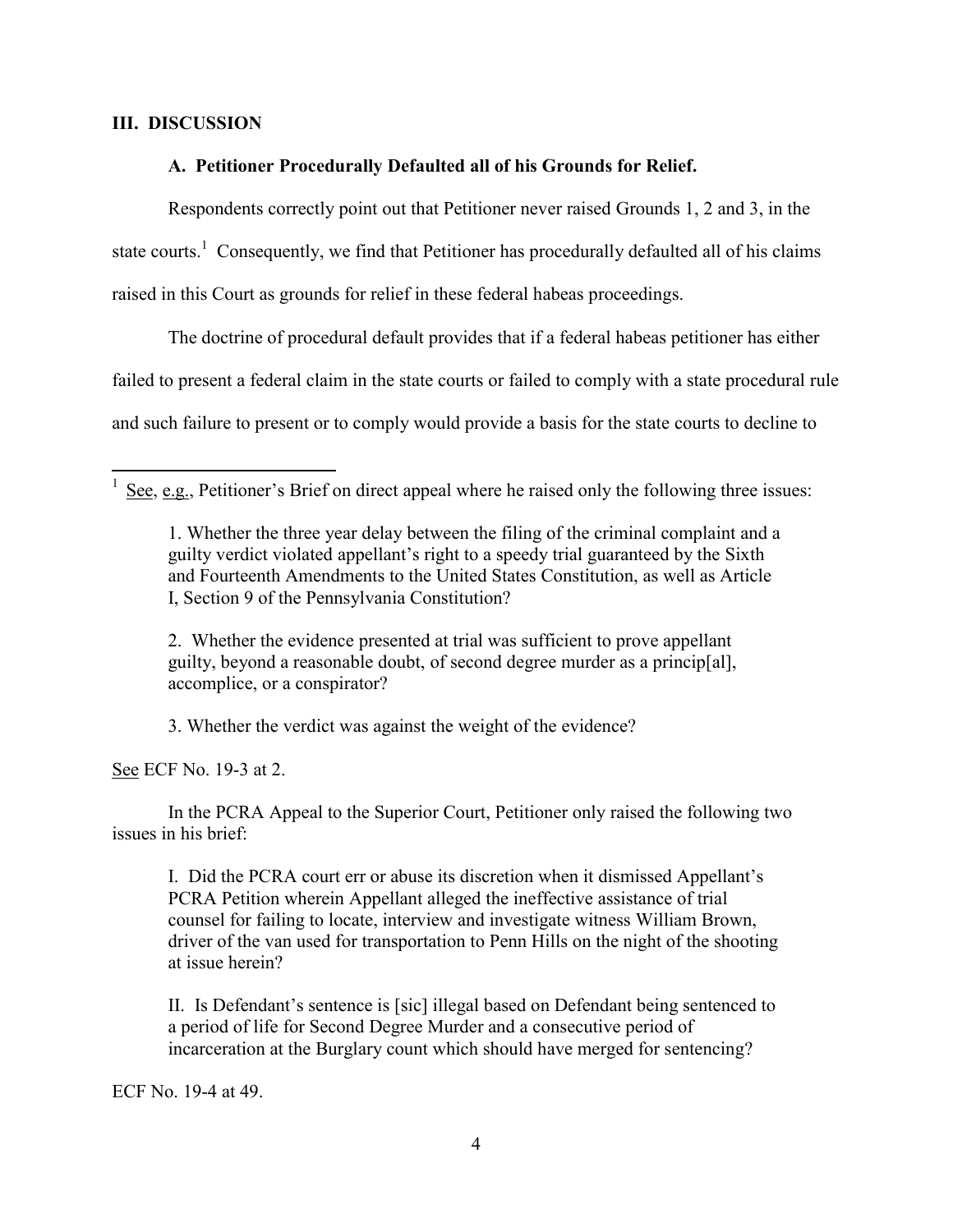address the federal claim on the merits, then such federal claims may not be addressed by the federal habeas court. See, e.g., Wainwright v. Sykes, 433 U.S. 72 (1977) (failure to object at trial constituted waiver of issue under state law and hence, a procedural default under federal habeas law); Francis v. Henderson, 425 U.S. 536 (1976) (failure to comply with state procedure requiring challenges to composition of grand jury be made before trial constituted state waiver and, therefore, also constituted procedural default for purposes of federal habeas); O'Sullivan v. Boerckel, 526 U.S. 838, 848-49 (1999) (failure to raise issue in discretionary appeal to state supreme court constituted a procedural default for habeas purposes). The United States Court of Appeals for the Third Circuit has explained that the "doctrine of procedural default in effect makes compliance with all relevant state-law procedural rules a precondition to federal habeas relief." Hull v. Freeman, 932 F.2d 159, 165 (3d Cir. 1991), *overruled on other grounds by*, Caswell v. Ryan, 953 F.2d 853 (3d Cir. 1992). See Smith v. Horn, 120 F.3d 400, 408 (3d Cir. 1997).

#### **B. Neither Exception to Procedural Default is Applicable.**

There are two exceptions to the procedural default doctrine. A federal legal issue that was not properly raised in the state courts and, therefore, procedurally defaulted may nonetheless be addressed by a federal habeas court if the petitioner shows cause for, and actual prejudice stemming from, the procedural default. Wainwright v. Sykes. In order "[t]o show cause, a petitioner must prove 'that some objective factor external to the defense impeded counsel's efforts to comply with the State's procedural rule.' *Murray v. Carrier*, 477 U.S. 478, 488 (1986)." Sistrunk v. Vaughn, 96 F.3d 666, 675 (3d Cir. 1996). In order to show actual prejudice, "the habeas petitioner must prove not merely that the errors . . . created a possibility of prejudice, but that they worked to his actual and substantial disadvantage . . . . This standard

5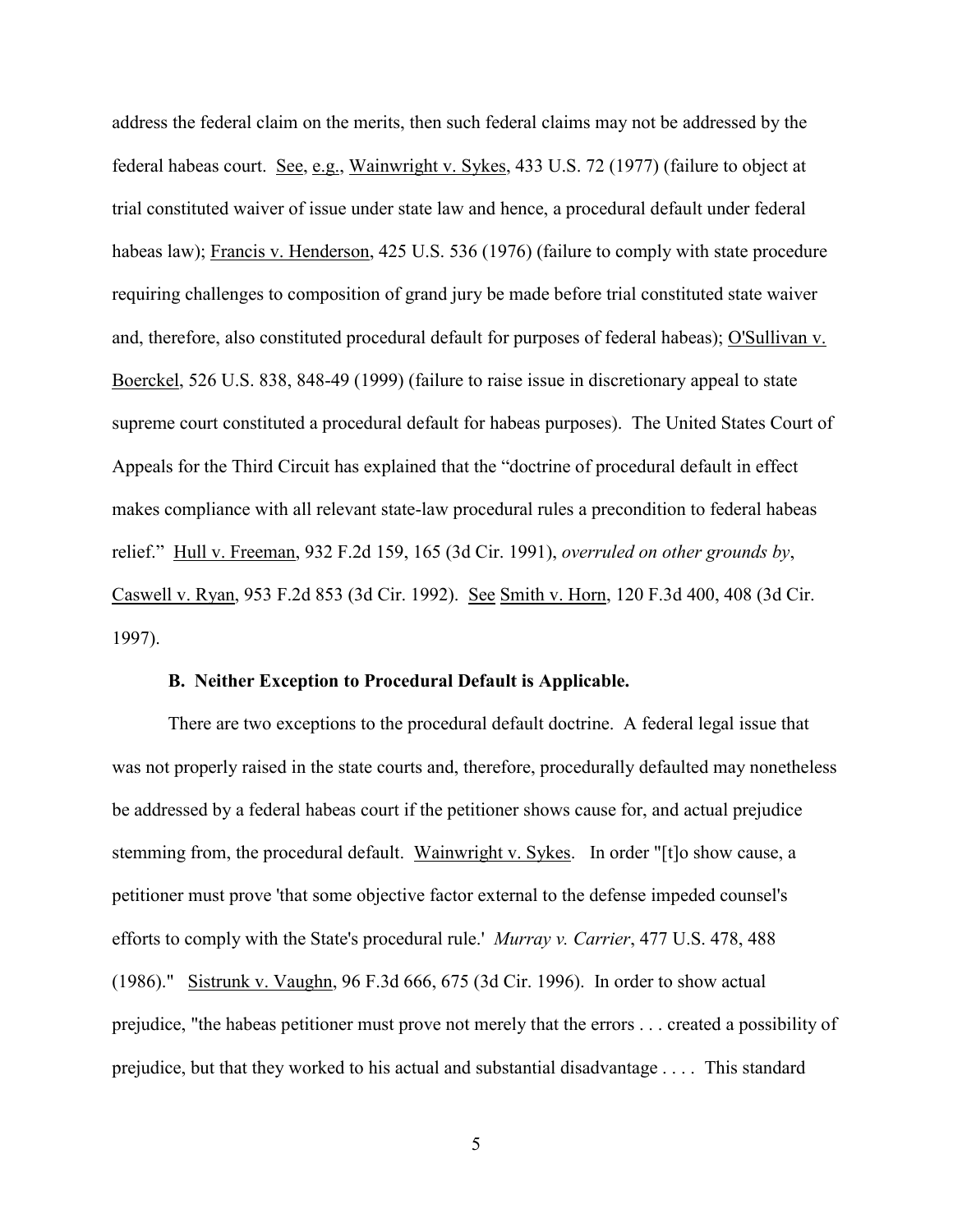essentially requires the petitioner to show he was denied 'fundamental fairness[.]'" Werts v. Vaughn, 228 F.3d 178, 193 (3d Cir. 2000) (citations and some internal quotations omitted). The second exception permits a federal court to address the merits of a procedurally defaulted claim where the petitioner can establish a "miscarriage of justice." In Werts, the United States Court of Appeals for the Third Circuit explained this exception as follows:

[I]f the petitioner fails to demonstrate cause and prejudice for the default, the federal habeas court may still review an otherwise procedurally defaulted claim upon a showing that failure to review the federal habeas claim will result in a "miscarriage of justice." Generally, this exception will apply only in extraordinary cases, i.e., "where a constitutional violation has probably resulted in the conviction of one who is actually innocent...." [*Murray v. Carrier*, 477 U.S. 478] at 496 [(1986)]. Thus, to establish a miscarriage of justice, the petitioner must prove that it is more likely than not that no reasonable juror would have convicted him. *Schlup v. Delo*, 513 U.S. 298, 326 (1995).

### Id.

Moreover, a federal habeas court may decide that a habeas petitioner has procedurally defaulted a claim even though no state court has previously decided that the claim was procedurally barred under state law. See, e.g., Carter v. Vaughn, 62 F.3d 591, 595 (3d Cir. 1995) (requiring the federal district court to determine whether the petitioner's failure to appeal in the state court constituted a waiver under state procedural law that barred state courts from considering the merits and, therefore, constituted a procedural default for habeas purposes even though no state court had made a determination that petitioner's failure to appeal constituted waiver under state law); Chambers v. Thompson,  $150$  F.3d  $1324$ ,  $1327$  ( $11<sup>th</sup>$  Cir. 1998). Lastly, if a petitioner has committed a procedural default and has not shown either cause and prejudice or a miscarriage of justice, the proper disposition is to dismiss the procedurally defaulted claim with prejudice. See, e.g., Wainwright v. Sykes; McClain v. Deuth, 151 F.3d 1033 (Table), 1998 WL 516804, at \*2 (7<sup>th</sup> Cir. 1998); Redeagle-Belgarde v. Wood, 199 F.3d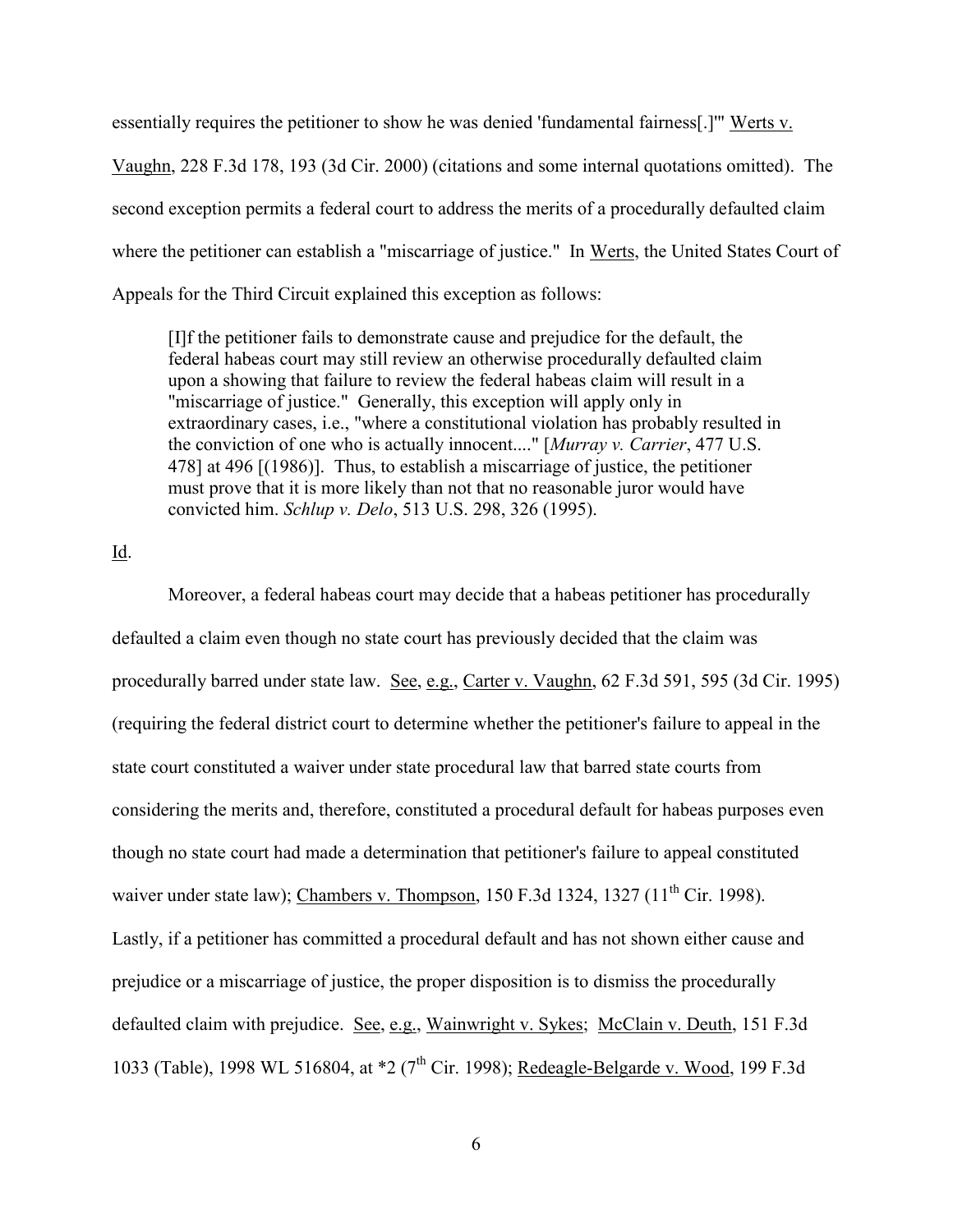1333 (Table), 1999 WL 985164, at \*4 (9<sup>th</sup> Cir. 1999); McNary v. Farley, 16 F.3d 1225 (Table), 1994 WL 59278, at \*3 n.3 (7<sup>th</sup> Cir. 1994); Thompson v. Champion, 996 F.2d 311 (Table), 1993 WL 170924, at  $*3$  (10<sup>th</sup> Cir. 1993).

Petitioner does not deny, and indeed, on the record before this Court, could not reasonably deny that he has procedurally defaulted his three grounds for relief. Moreover, given that he does not address the issue of procedural default, Petitioner does not argue, as is his burden,<sup>2</sup> that there is cause and prejudice to excuse his procedural default or that he comes within the actual innocence exception. Accordingly, we find that the three Grounds for Relief to have been procedurally defaulted and that Petitioner has failed to show cause and prejudice or a miscarriage of justice as is his burden. $3$ 

<sup>&</sup>lt;sup>2</sup> Suber v. Kerestes, No. CIV.A. 09-1049, 2011 WL 500763, at \*3 (W.D. Pa. Feb. 10, 2011) ("Because Petitioner has not shown, as is his burden, cause and prejudice to excuse the default of this claim, nor has he established a miscarriage of justice, this claim cannot be addressed on the merits and thus, cannot serve to afford Petitioner relief from his convictions.") (footnotes omitted).

 $3\text{ To the extent that Petitioner would raise a claim under } Martinez v. Ryan, U.S., 132 S.C.t.$ 1309 (2012), that the alleged ineffective assistance of his PCRA counsel provides "cause" to excuse his procedural default of the three grounds for relief raised herein, we find that Respondents have correctly explained in their Answer, ECF No. 19 at 29 – 45, that Petitioner could not show under Martinez that the claims of trial counsel's alleged ineffectiveness were "substantial" within the contemplation of Trevino v. Thaler, 133 S.Ct. 1911, 1918 (2013). As the United States Court of Appeals for the Third Circuit explained in Jones v. Pennsylvania Bd. of Prob. & Parole, 492 F. App'x 242, 244-45 (3d Cir. 2012): "With respect to what constitutes a 'substantial' claim, the Court suggested, by citing Miller–El v. Cockrell, 537 U.S. 322 (2003) (describing standards for certificates of appealability to issue), that courts should apply the standard for issuance of certificates of appealability." Accord Branthafer v. Glunt, No. 3:14-CV-294, 2015 WL 5569128, at \*16 (M.D. Pa. Sept. 22, 2015) ("a petitioner must 'show that reasonable jurists could debate whether (or, for that matter, agree that) the petition should have been resolved in a different manner or that the issues presented were adequate to deserve encouragement to proceed further.' 537 U.S. at 336 (quoting Slack v. McDaniel, 529 U.S. 473, 484 (2000)). The determination requires an overview, not full consideration of the factual and legal bases of the claims.") (some internal quotations omitted).